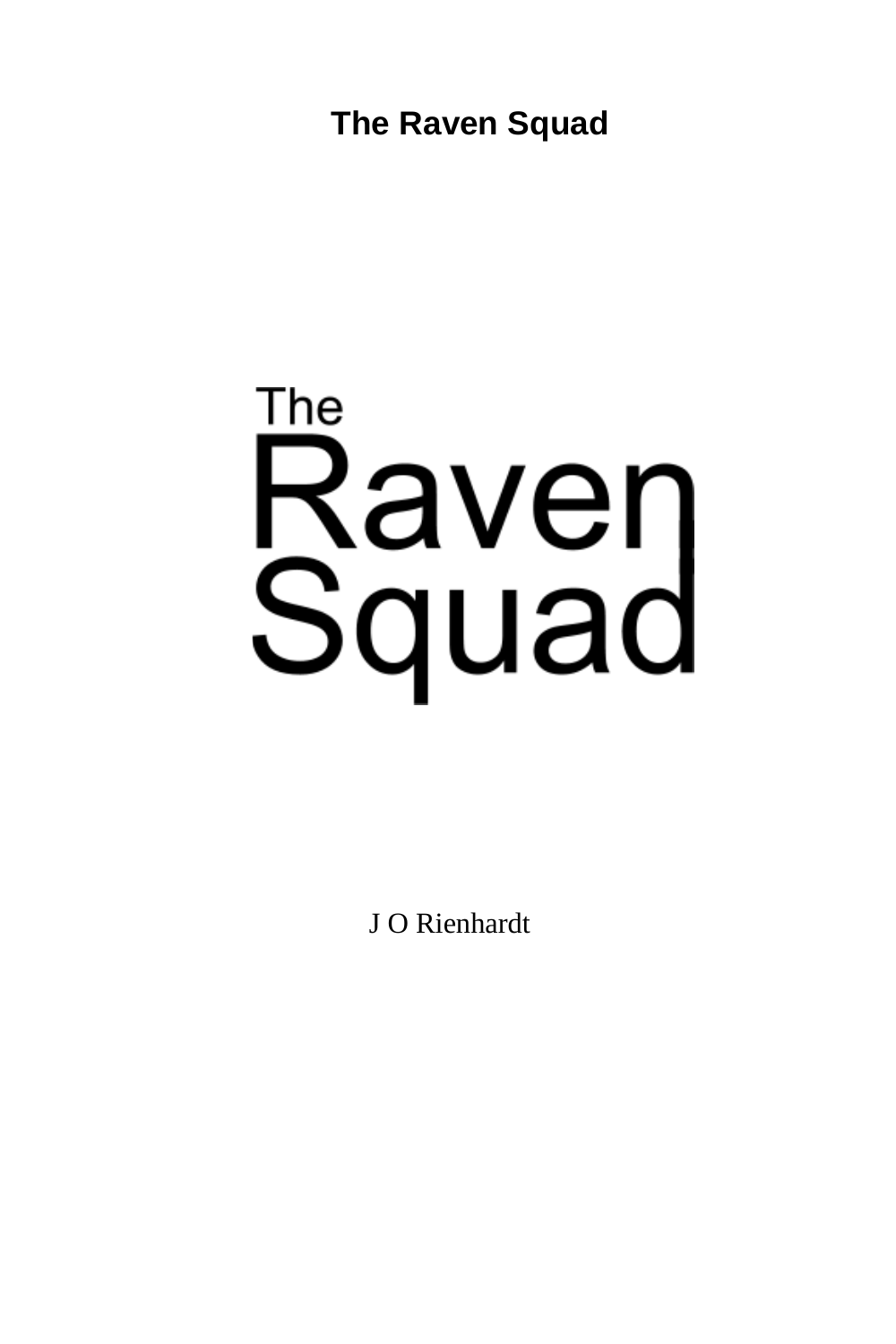Copyright © 2014 by J O Rienhardt

This review copy -

All rights reserved. This book or any portion thereof may not be reproduced or used in any manner whatsoever without the express written permission of the publisher except for the use of brief quotations in a book review or scholarly journal.



Marathon, New York 13803

### www.scimuze.com/RisingRiver/

This is a work of fiction. Names, characters, businesses, events and incidents are either the products of the author's imagination or used in a fictitious manner. Any resemblance to actual persons, living or dead, or actual events is purely coincidental.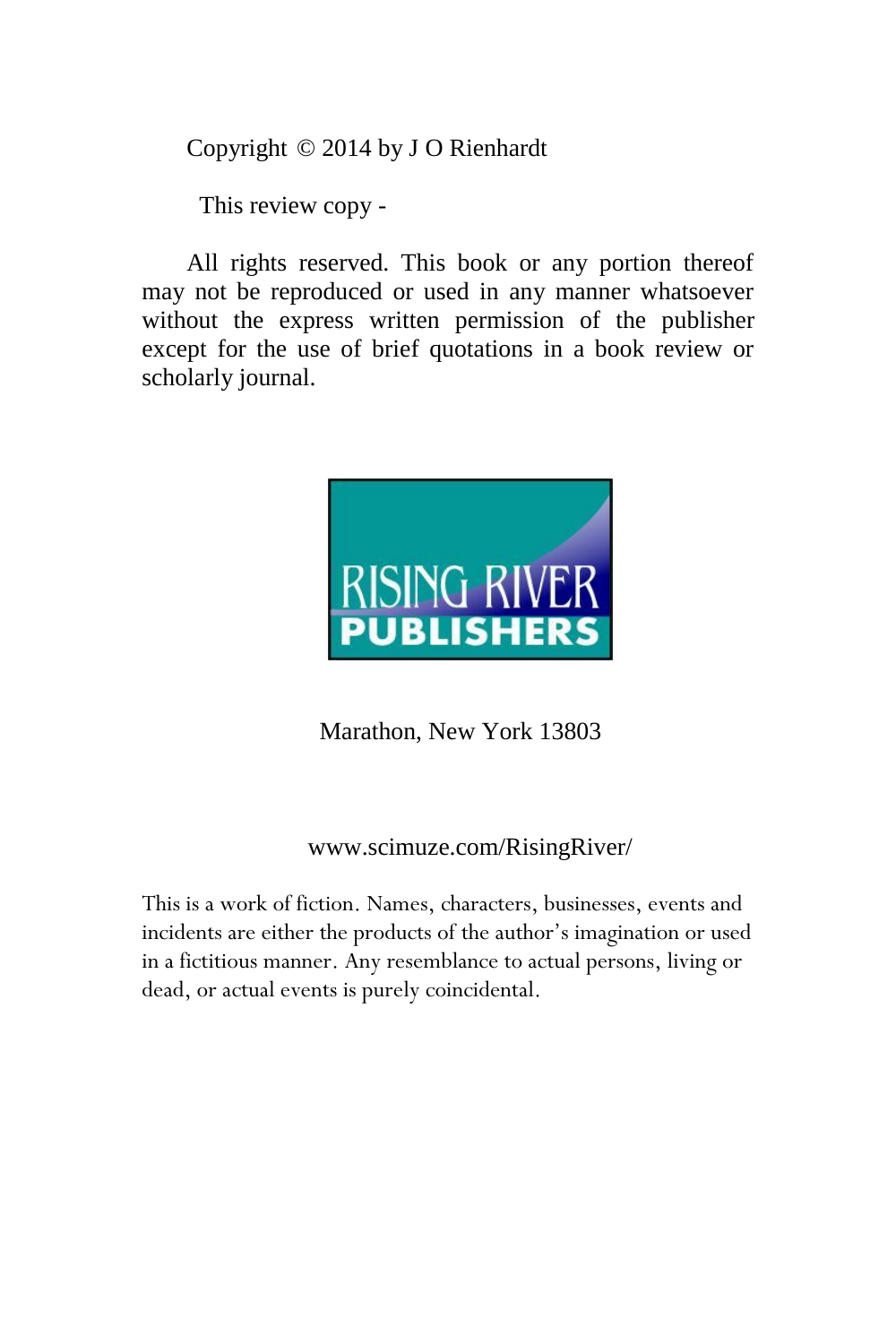# **Prologue**

## **Year 2047**

"Secretary, begin recording. Thank you.

"This is the 2047 first quarter conference of the Prime Ministers of the World Government. I am presiding overseer Rachael Smithson."

"We know who you are. Do we really need to do this?"

"Yes, Minister Marentette. I remind the Minister that we made this meeting protocol rule twelve years ago after our first years of conferences that were nothing but chaos and disorganization."

"Yes, yes. And we appointed you to oversee the meetings. You are so damned formal! . . . Get on with it."

Rachael just shook her head in disgust at Marentette's usual contempt for the necessary protocol. He was however, the primary reason it was necessary. "We will now have the roll call of the members present. Please use the common language of English for these proceedings and introduce the advisers that accompany you today. Prime Minister of the European continent, Bastien Marentette, since you are hosting this conference will you begin please?"

"Yes, and welcome to northern France. I have with me Political Adviser, Favro, and Economics Adviser, Trimbach."

"Thank you. Prime Minster of the Asian Continent, Iha Khosravi."

"Yes. I have with me Political Adviser Sanjit Aggarwal, and my Strategist Dmitry Veselov."

"The Prime Minister of North America, Eric Johansson, please."

"With me I have Environmental Adviser Pablo Morales, and Economic Adviser Erin Miller."

"And South America, please. Prime Minister André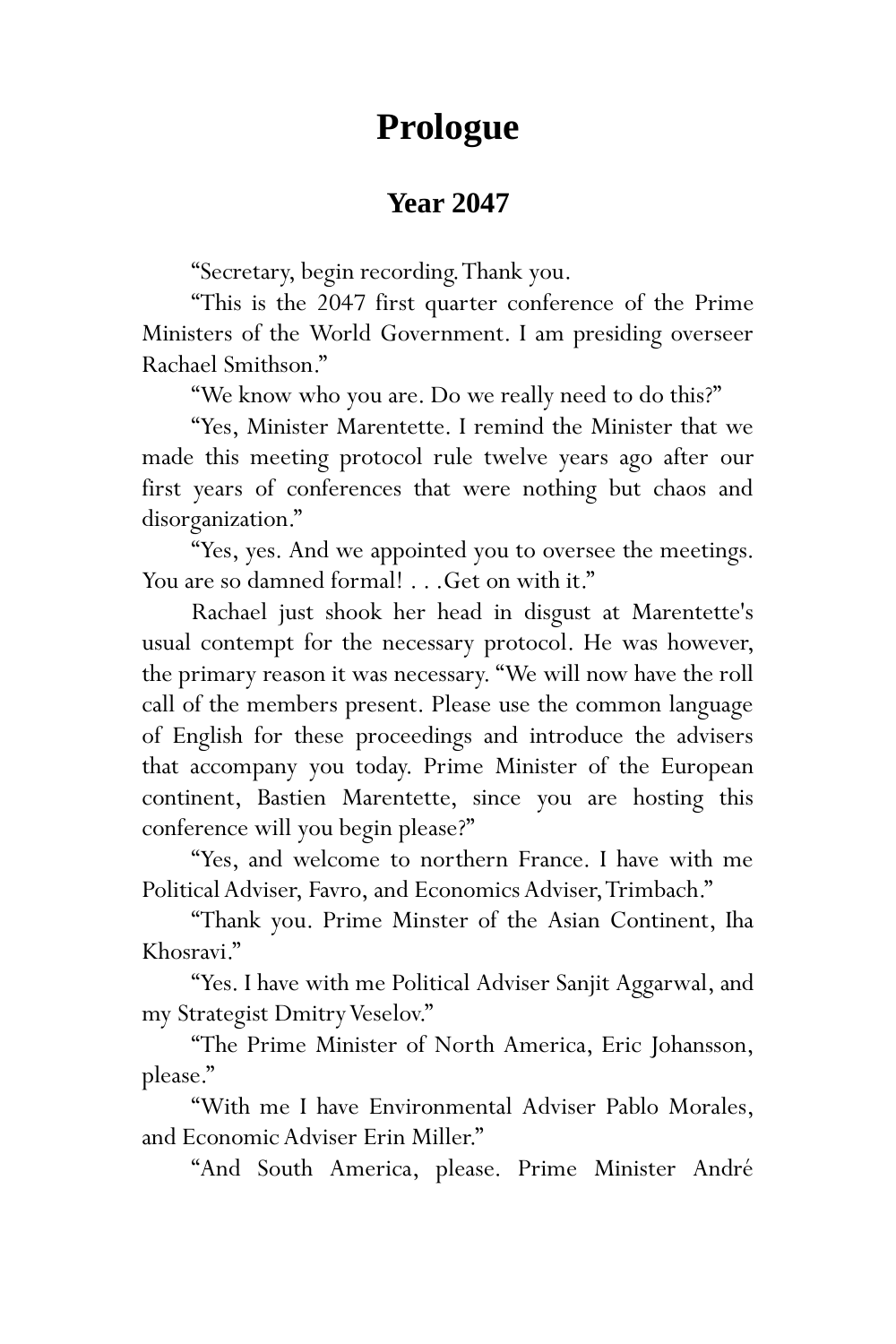Barbosa."

"*Obrigado. Meu Assessor Político* . . . excuse, I will try to speak the common language. My Political Adviser is Nicolle Santos. I did not bring another."

"Very good. The Prime Minster of United Africa, Alexander Grund."

"My Agricultural Adviser here is Mister Okoro, and my Energy Resource Adviser is Miss Ngouabi."

"Let the record show that Mr. Kieran Hawthorne, the Prime Minster of Australia, Oceania, and Antarctica is absent."

Minister Marentette could not contain his disdain for the unrepresented region and its minister. "Who cares! It's all unimpressive, worthless real estate anyway. Why do we even bother with them?" His outburst attracted disapproving looks from the rest of the ministers and staff which he waved off dismissively.

"They do have a fair amount of coal. Most of the reserves in the northern hemisphere are exhausted. My energy adviser, Miss Ngouabi, informs me that our continent is depleted nearly as much as yours. We may need the reserves in Australia soon." The African Minister Grund advised.

"The real issue is the development of a new energy source we have been hearing about. The problem is, *we* are not developing it." Marentette banged his fist on the table. "Some *citizen* is. If this new invention gets out we will loose control of the energy supply. I do not need to remind you of the consequences of that! We have successfully put a stop to development of oil and nuclear energy. Those are large, expensive, operations and we can control that, but these small independents, they are harder to keep track of. We need to . . ."

"Let us have some order here!" Overseer Rachael Smithson broke in trying to get control over Marentette's outbursts.

"As I was about to say," Marentette continued in defiance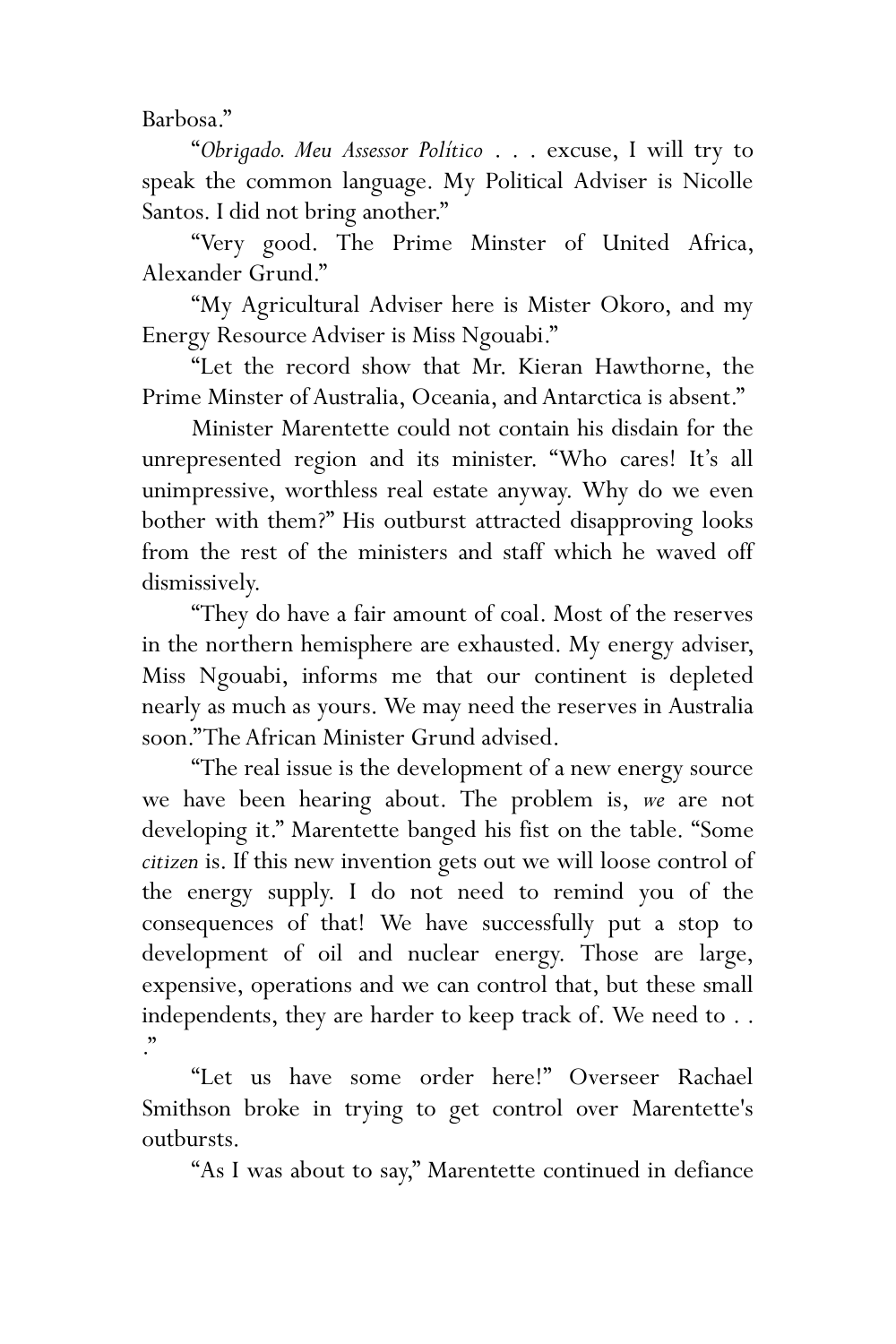of Smithson's attempt, "we need to take care for our own best interests!"

"Please Minister Marentette!" Rachael made another attempt to control the outspoken minister. "Do you have a comment Minister Johansson?"

"Yes. Minister Marentette, we are aware that there is one individual who is on the verge of a breakthrough, and we are trying to locate him. We know he is in the northeastern North America."

"Who do we have working on that?" Iha Khosravi asked.

"There are a few, but the most promising leads have come from Martin Grifton," Johansson informed.

"Grifton! That pirate? Can we trust him?" Marentette's plump face was becoming red again.

"Not completely, but he knows that we can ruin him if he gets out of line. We also promised him a large prize if he finds this person for us."

"Prize! His *prize* is that we let him live! Did he not kill that wealthy coalman, Weston, and steal his airship?" Marentette's uncontrollable rage was building.

"Yes, but we gave him proper licensing of the airship for his cooperation in covert operations. No one would suspect him of working with us and, Weston was not really one of us. He was not loyal. Grifton did us a favor," Barbosa added.

Marentette continued, "Well, he should let our Security Forces take over once we find out precisely where this new technology is and who has it. We need that technology for ourselves!"

"I am not sure we have *that* much control over Grifton," Johansson offered.

"Find a way to *get* that much control!"

"We need to be careful. He is also helping with that other problem we have," Barbosa reminded the ministers.

"That!" Marentelle pounded his fist on the table. "That needs to go away! It seems to me that it is a much too sensitive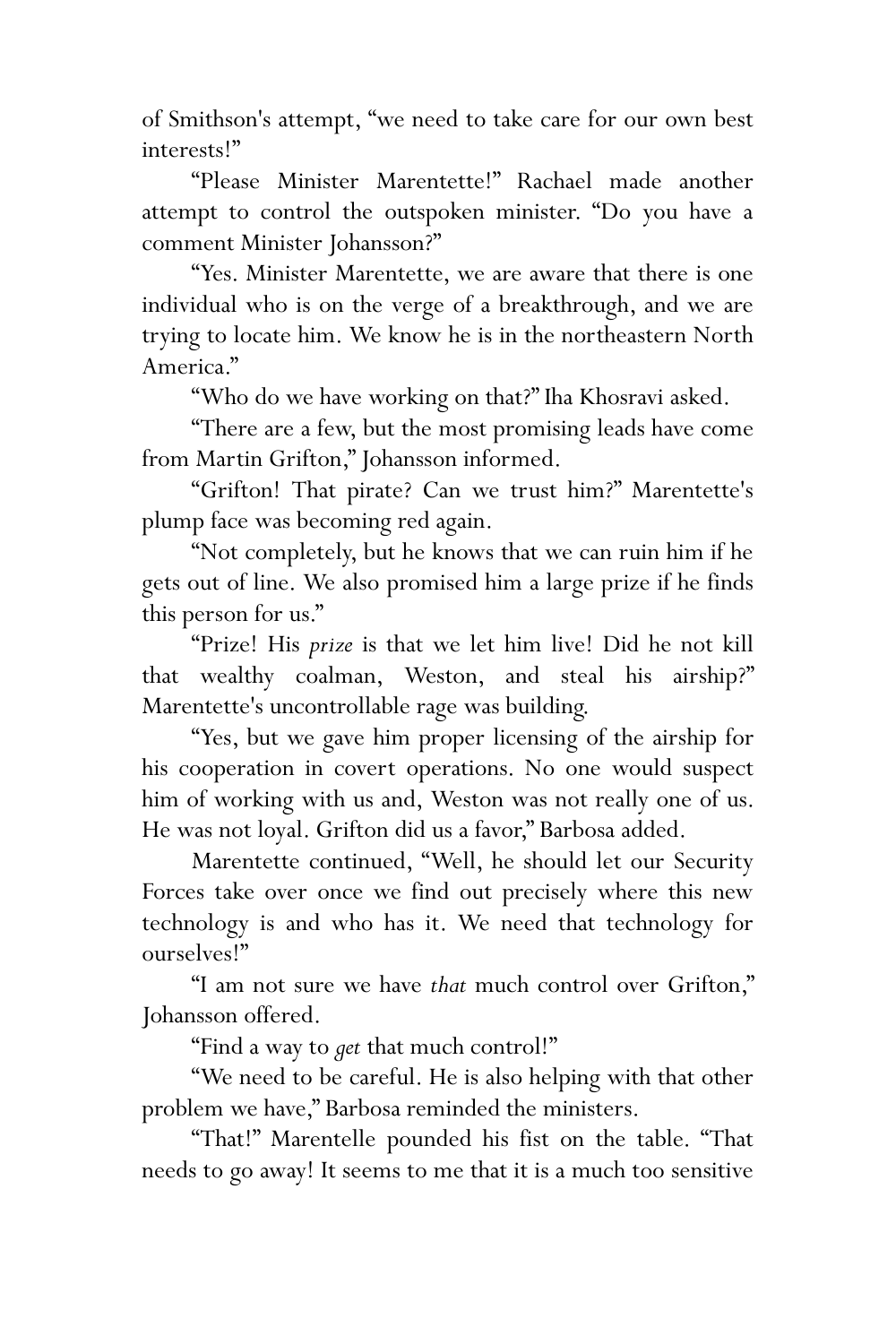a problem to put in the hands of Grifton."

Barbosa tried to clarify the situation. "I would agree, but he stumbled into a connection, so we let him run with it. He doesn't know what we are looking for, just who might have the information we need. He works the area where Robert Reese was from and we expect that we will find what we want there and to put an end to it."

"I still don't like it, Barbosa, and *you*, Johansson, have other problems. We have been hearing of a lot of unrest in North America."

"We have it under control. I have appointed new Security Force chiefs in key areas to watch over things and report to me."

"*Ne pas foutre en l'air*, Johansson."

"Can we please have some order here!" Rachael pleaded. Marentette banged his fist on the table again and sat back scowling at the overseer.

As the conference day dragged on the Grifton issue was all but forgotten. Among the ministers there were other concerns, primarily keeping control over the general population. The noted unrest in many areas throughout the world was becoming a major concern for them.

The following abbreviated minutes summary was distributed to the members shortly after the conference:

## --------------------------------------------

#### **Minutes of the 2047 spring meeting of the World**

#### **Government Ministers.**

-Abbreviated summary report -

#### **LIBRARIES**

The continued effort to find and dismantle private libraries was discussed. The final closing of public libraries was accomplished in 2045.

Questions:

Should all books be removed or should they leave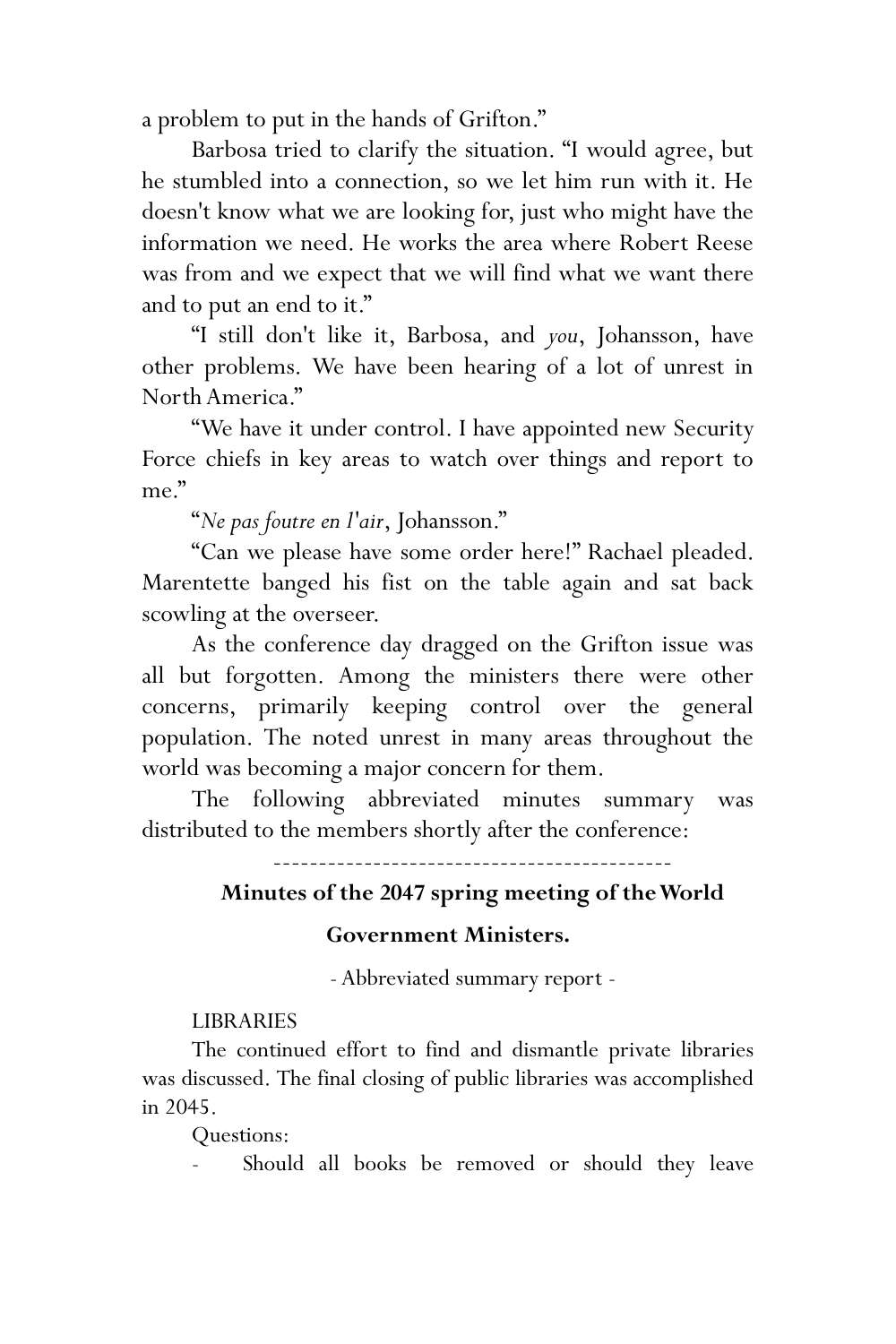selected fiction and the few approved reference books, like dictionaries? Or, would it be more efficient to just remove everything?

What might be in the private libraries?

Can a reward be offered to citizens who expose a private library?

Discussion:

There might not be many private libraries.

- University libraries may be more of an issue. Considerations:

It would take a massive effort to find all libraries.

More public unrest might be incited.

Action:

A panel will be convened to consider the problem

A task force will review university libraries. EDUCATION

The monitoring of higher education facilities is continuing. Questions:

Is our monitoring program effective?

Are more agents needed on the field?

Discussion:

There is evidence that teaching is occurring outside of the prescribed curriculum.

More field agents may be needed to stop education that is not in line with the interests of the World Government

Action:

The education review panel will address the situation and report at the next conference

TREE REPLACEMENT PROGRAM

The tree replacement planting and conservation program was opened for review. Private citizens are taking up the challenge to replant trees that had been either burned in great fires or strip cut by the now out of business logging companies.

Questions:

Is there still a need to put government resources in to this program?

Discussion/vote:

A unanimous vote ended the funding.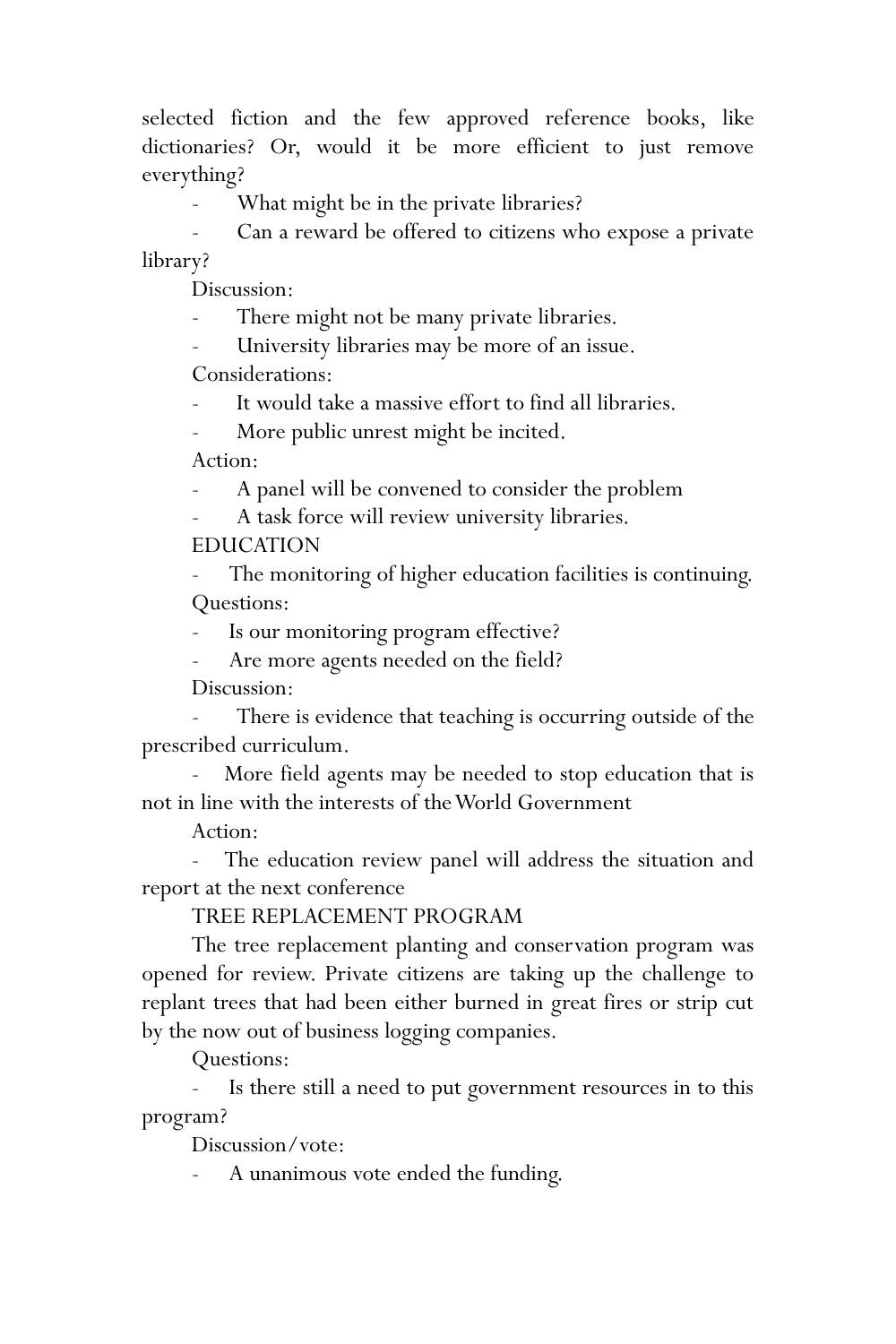#### WORLD SECURITY FORCES

The mandatory service in the World Security Force (WSF) was discussed.

Questions:

Should the mandatory ages of service be changed from age 18 for six years to age 18 for 4 years and whether women should still be included.

Discussion:

The discussion was tabled for the next quarterly conference.

#### CLIMATE REPORT

The latest climate conditions report was reviewed. The last of the Antarctic ice seemed to be holding and further melt is not expected.

Questions:

Has the climate stabilized?

Will the flooding and fires of the last 50 years subside?

Discussion:

- Further climate change will most likely continue, but at a slower rate.

The further flooding of coastal cities will be minimal. The new coastlines are not expected to change drastically due to the lack of ice remaining to melt.

- There are fewer forests to burn now. See the Tree Replacement Program discussion above.

The program to disavow the coal companies of responsibility will continue.

#### GREENLAND

Greenland is truly green now and poised to become an important agricultural area. There was some discussion of whose control Greenland should be under.

Questions:

Should be considered a separate continent?

Discussion:

Minister Johansson argued that it should remain as part of North America. Only Minister Marentette took exception.

--------------------------------------------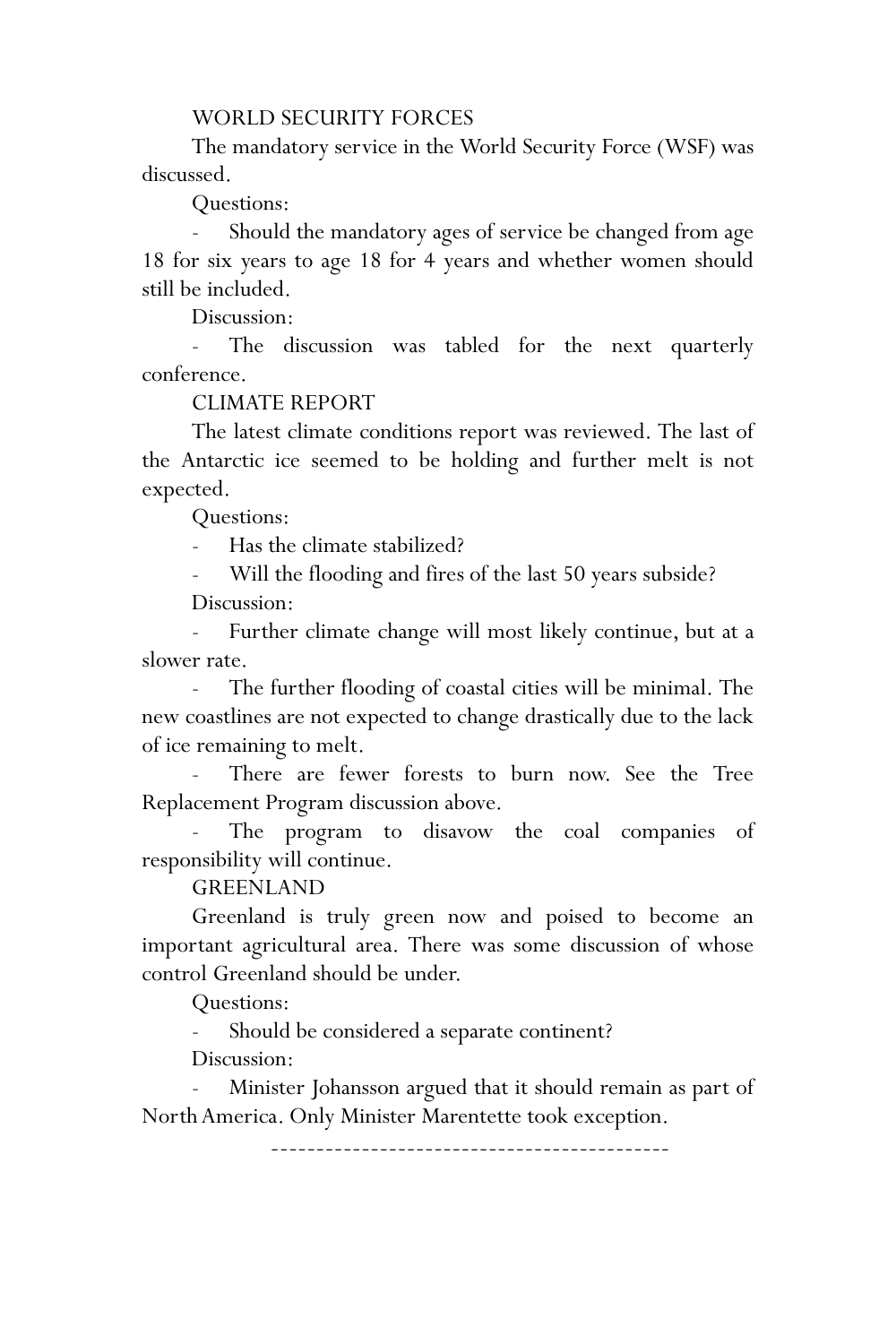Anyone watching the proceedings of the three day conference, if it had been allowed, would have clearly noticed that the ministers greatest concern was keeping their fortunes and power intact. Whether they liked each other or not, they had this one commonality. Among them, Marentette was the richest and most powerful, and least liked and Barbosa the most ruthless.

Unofficial schemes and plans were made outside of the meetings during the conference days. Ministers worked secretly to strengthen their own position or to weaken another's. Distrust and plotting was beginning to destroy the World Government from the inside and none of them realized it except the one Minister who did not attend the conference. Prime Minister Kieran Hawthorne, of the Australian/Oceania continental region, did not trust the other Ministers from the beginning. Too much power coupled with too much greed was a bad combination. Maybe it was the aboriginal blood of his mother's ancestors that made him suspicious of so few trying to control so many. If only he had support from somewhere to make the changes that he knew were so badly needed.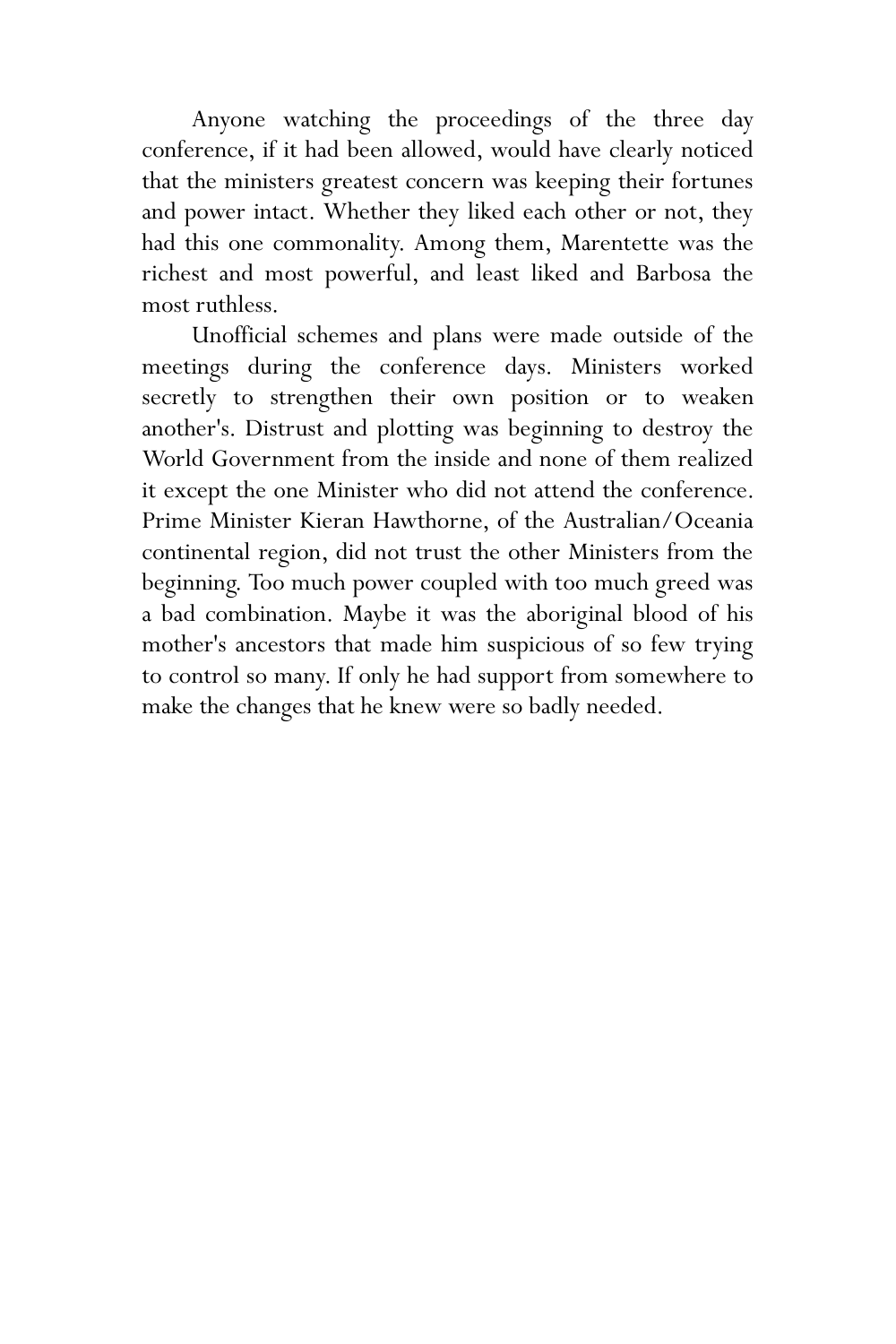# **Chapter 1**

## *Eli's Workshop*

"Damnit!" Eli Andrews shook his hand and inserted a skinned knuckle into his mouth. The worn wrench kept slipping. *I really need some better tools*, he thought in frustration. Obtaining supplies and tools for his work had become increasingly difficult. Not only were materials scarce, large purchases might call attention to him and that would bring a government investigation into his activities. He had to be careful that his work went unnoticed.

Eli had been working on his new energy generator for years, a reasonably small unit that could power two or three private homes. Scaled up it could power entire communities. Close to completion, but slowed by governmental hindrance and the lack of money and resources, it was frustrating at best. Private investors helped secretly when they could, but his major income came from the old airship he bought after selling some of his inventions. He and his assistant, Ethan Roberts, retrofitted the ship into a fast and efficient craft and used it to start a profitable transport business.

"There's no reason that this should be so difficult and it shouldn't have to be kept secret!" Eli said to his assistant. Ethan had just returned to the warehouse-workshop bringing acetylene and oxygen tanks used for welding. Secrecy was necessary because the coal companies, with assistance from the World Government, desperately wanted to get possession of Eli's invention and make it disappear. If successful, the new power source that Eli worked on would revolutionize the availability of power for the people and remove energy control from the grip of the coal companies.

"Not goin' well?" Ethan knew the look on Eli's face. He was tired, frustrated and angry.

"I am fed up with this damned government making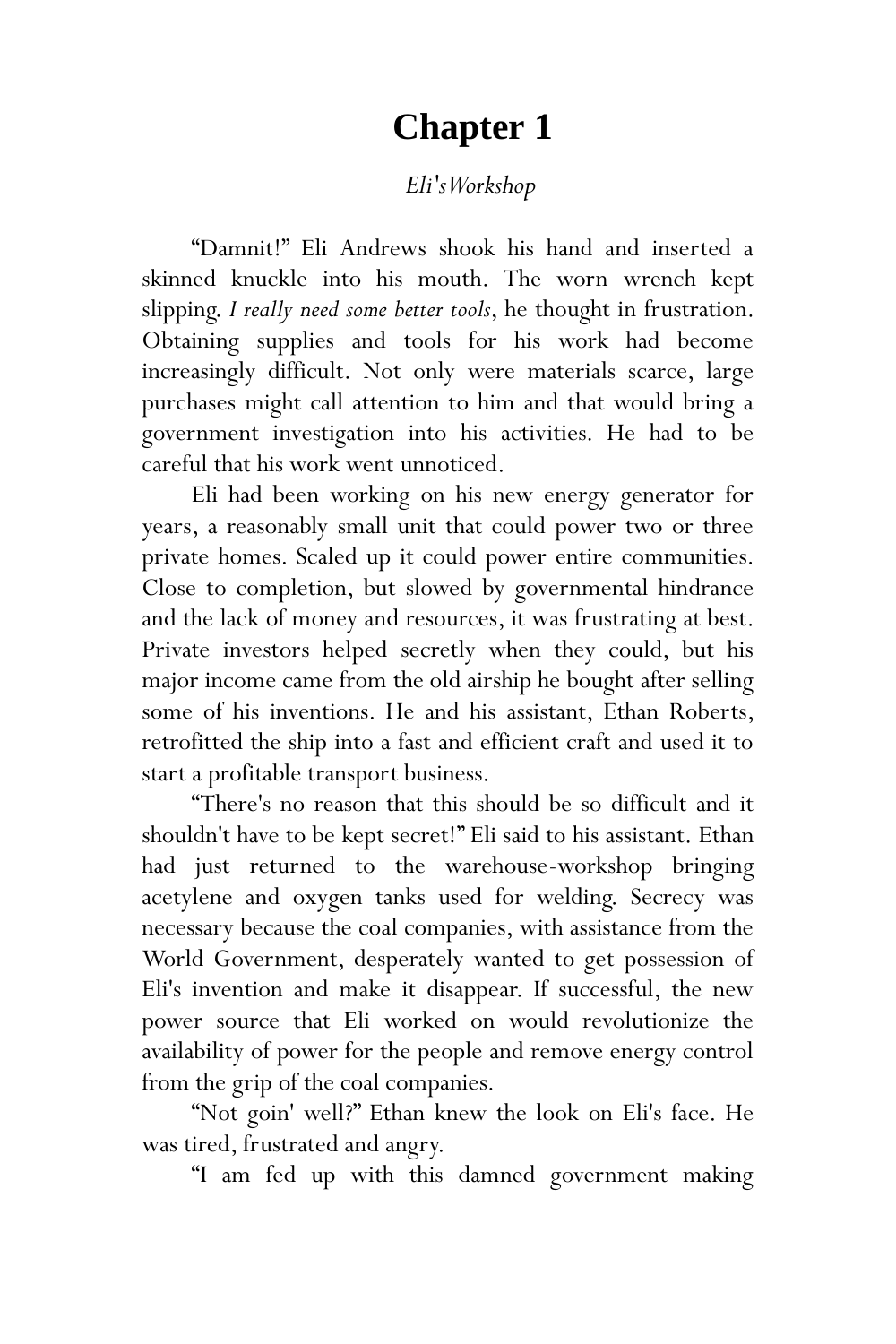progress so difficult! I'm almost ready to start a revolution myself!" Eli threw the wrench down with a clang and dropped into a nearby old stuffed chair. "I really hoped that things would improve after the World Government took over. 'Spread the wealth around, help all people, make progress.' It all sounded so good at first. It *was* all good at first. Then those greedy corporate bastards couldn't help themselves. 'All for one and none for all!' That's the way they think. Damn them anyway!"

Ethan knew Eli would regain his usually calm demeanor after he rested awhile. They had been working very long days for weeks now and he was getting more and more furious at the over-controlling government situation as time went on. He was not the only one who felt this way. The increasing taxes and dwindling services were a source of discontent for everyone. Talk of revolution was being heard often now, but fighting such a large government machine was nearly impossible. Still, some of the cooler headed revolutionaries had some promising ideas.

The large iron door at the far end of the warehouse slid open and closed again, grinding on its wheels. Eli and Ethan looked at each other and then toward the door. Fully expecting a government agent, they both tensed. Eli whispered aside to Ethan, "I thought we locked that door."

Out of the dark end of the building they could see a thin figure approaching them. Relieved when they realized who it was, both Eli and Ethan relaxed with a collective sigh and laughed a little at each other.

Eli's airship captain and pilot, Sara Reese, walked up to them with a satisfied grin on her face. She was tall and attractive with long dark hair in a single braid down her back and deep brown eyes. The few loose hair strands gave her a windblown look. Her tight black jeans and tight fitting tank top under her oiled canvas flight jacket showed off her slim figure. The healed boots she wore added to her already unusual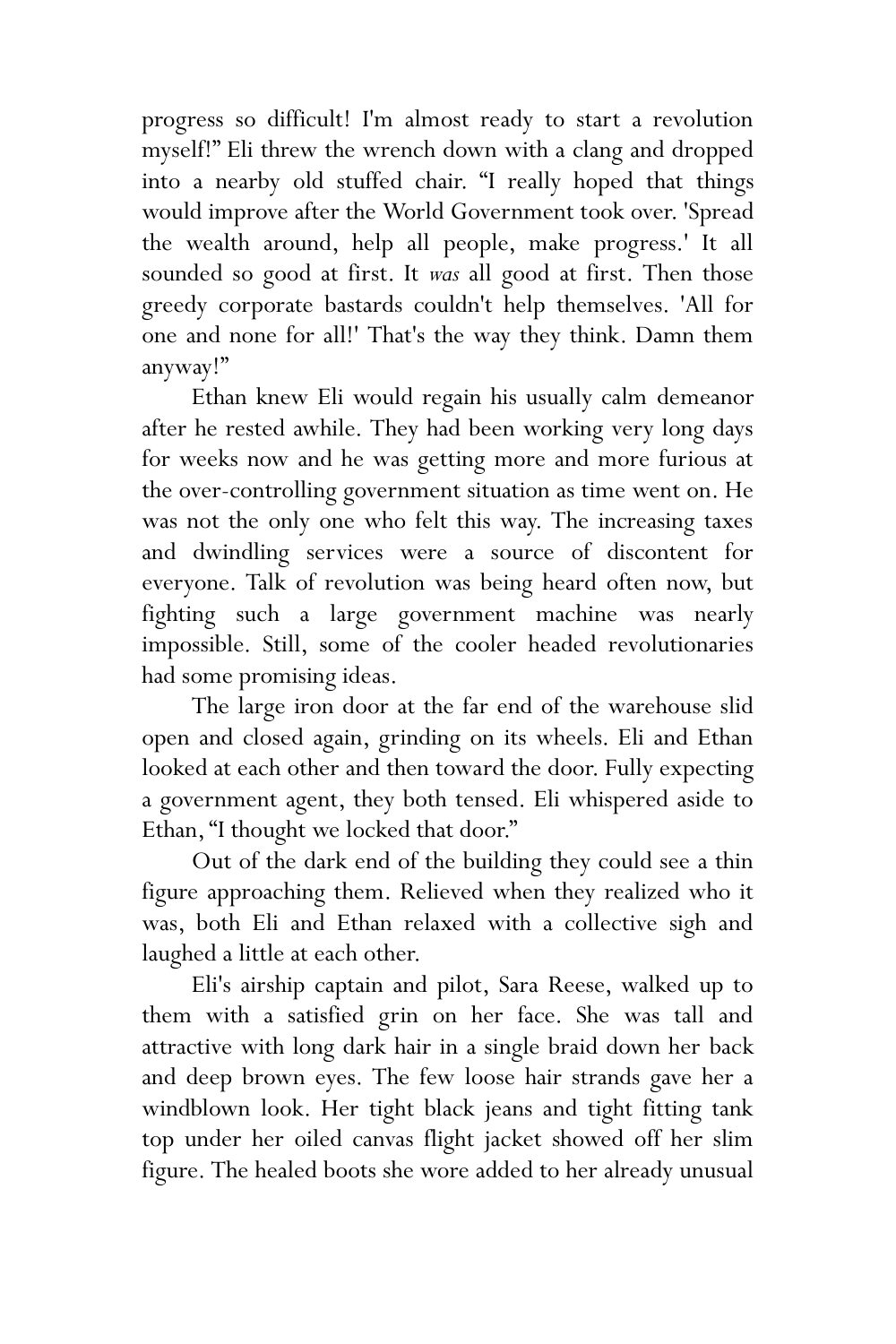height for a woman. She couldn't be missed when she walked into a place and that's just how she liked it. Those who knew of her had learned to approach her with caution, but now and then some fool would try to hit on her and soon wished he hadn't.

Eli responded to the triumphant grin on her face. "What did you do, put down some unsuspecting fool again?"

"I just love it when they think I'm fair game and don't back off when I warn them." Laughing a little, "Laid him right out in front of his buddies. Didn't know what hit him." Sara knew just enough martial arts to be dangerous and had the advantage of taking bothersome fools by surprise.

"So, I take it you stopped by the Blue Sky Tavern on your way here. You know, one of these days you're going to come up against one that's not so easy to fend off."

Sara dropped into a chair across from Eli. "Yup. Thirsty trip this time." Sara had just returned from a transport run to the blistering tropics. Always a risky trip due to the heat and possibility of fierce weather. Sara, however, was an excellent pilot and fearless. These trips brought in good money since most transporters refused to go there. "And don't worry, I keep *this* just for the tough ones." She slapped the long blade knife she kept strapped to her thigh. "I'll be a lot happier on these trips when you get that invention of yours up and running. The extra heat from the boilers on the ship make tropical trips really, really hot!"

The new power source would run the pumps and propellers on the airship with powerful electric motors rather than steam engines. Less heat would be generated and the weight of the ship would be considerably reduced allowing for more cargo to be transported per trip. The efficiency of the power source would also mean extended range.

Sara focused her gaze on Eli. "You look worn out. How long since you ate or slept?"

"Well...ah...hell, I don't know." Eli ran his hands through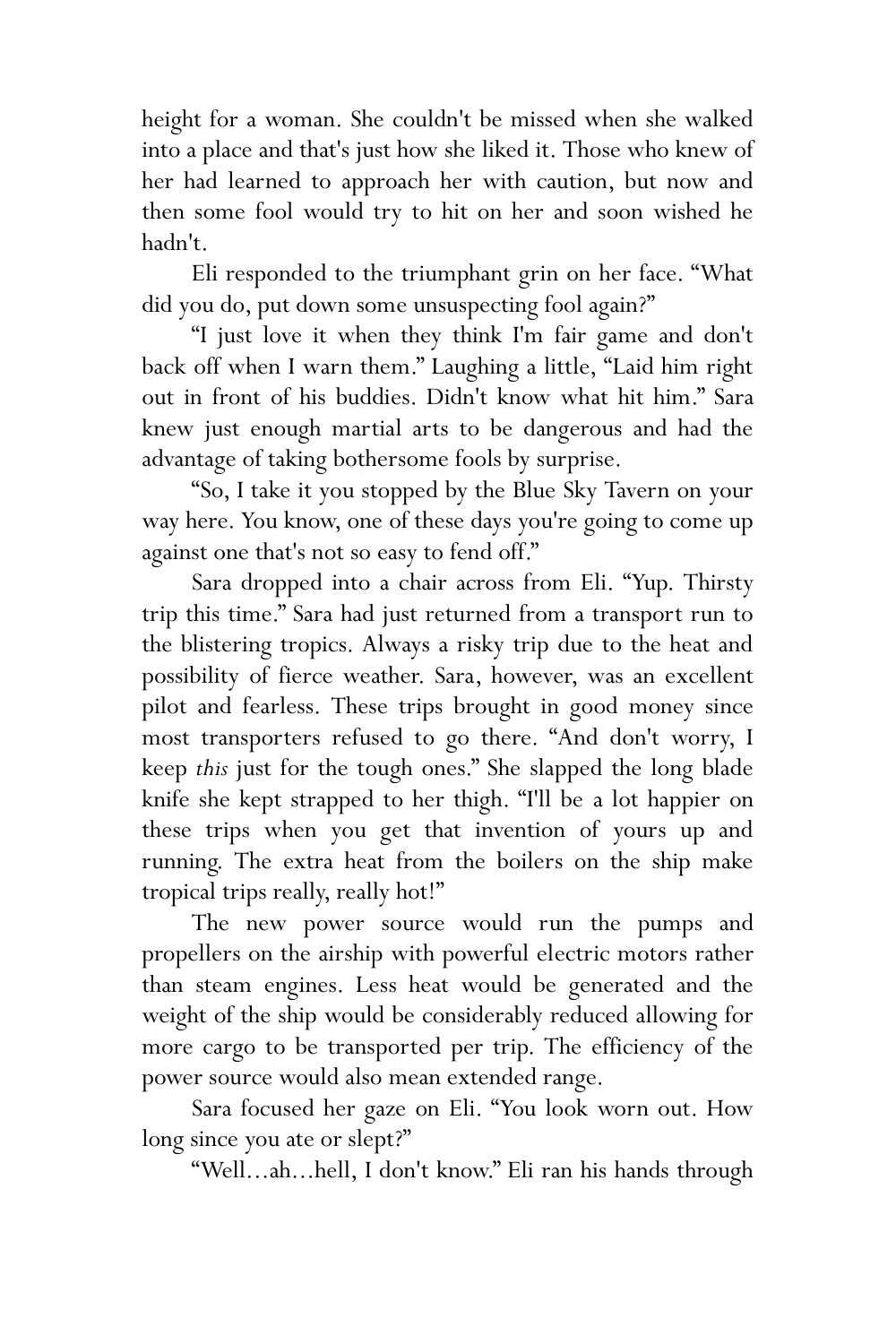his medium length dark brown hair. His usually close trimmed beard was beginning to get straggly. "It's daylight out isn't it?" The lack of windows in the warehouse made it so that Eli had no sense of time when he was working.

"Nearly noon." Ethan commented. "You've been at it for over 20 hours."

"Augh! I feel like I haven't made even an hour's worth of progress..." Eli slapped his hand on the chair arm sending dust into the air making a small cloud illuminated by the work lamps.

"Well, *boss*," Sara got up and walked to where Eli sat, "you need rest and food. Things will look better then." She offered a hand to help him up.

Eli just stared blankly, not really seeing her. She reached down and grabbed his hand and pulled. Realizing then that he was slipping into a daze, so tired he couldn't think straight, Eli gave in and stood up.

"OK Captain! I'm up!" It never felt right when she called him "boss" even if it was in a mocking way. He felt more like they were partners. Whenever she did that he responded with "Captain" and a salute. It was their little mocking game. He was too tired for the salute.

Her transport work kept him in money enough to survive and work on his inventions. He was also able to pay her well, and she could pick up extra cash with some trading on the side. The transport business was good for both of them and she was quite satisfied with the arrangement. She admired his brilliance and loved that she could be a part of it. They had become good friends.

He couldn't ignore how attractive she was, though, and he struggled at times to keep it just a friendship. He was afraid that if it became anything more it might damage what they had between them now and he liked what they had. It was comfortable and relaxed. He had never noticed any indication that she was attracted to him anyway.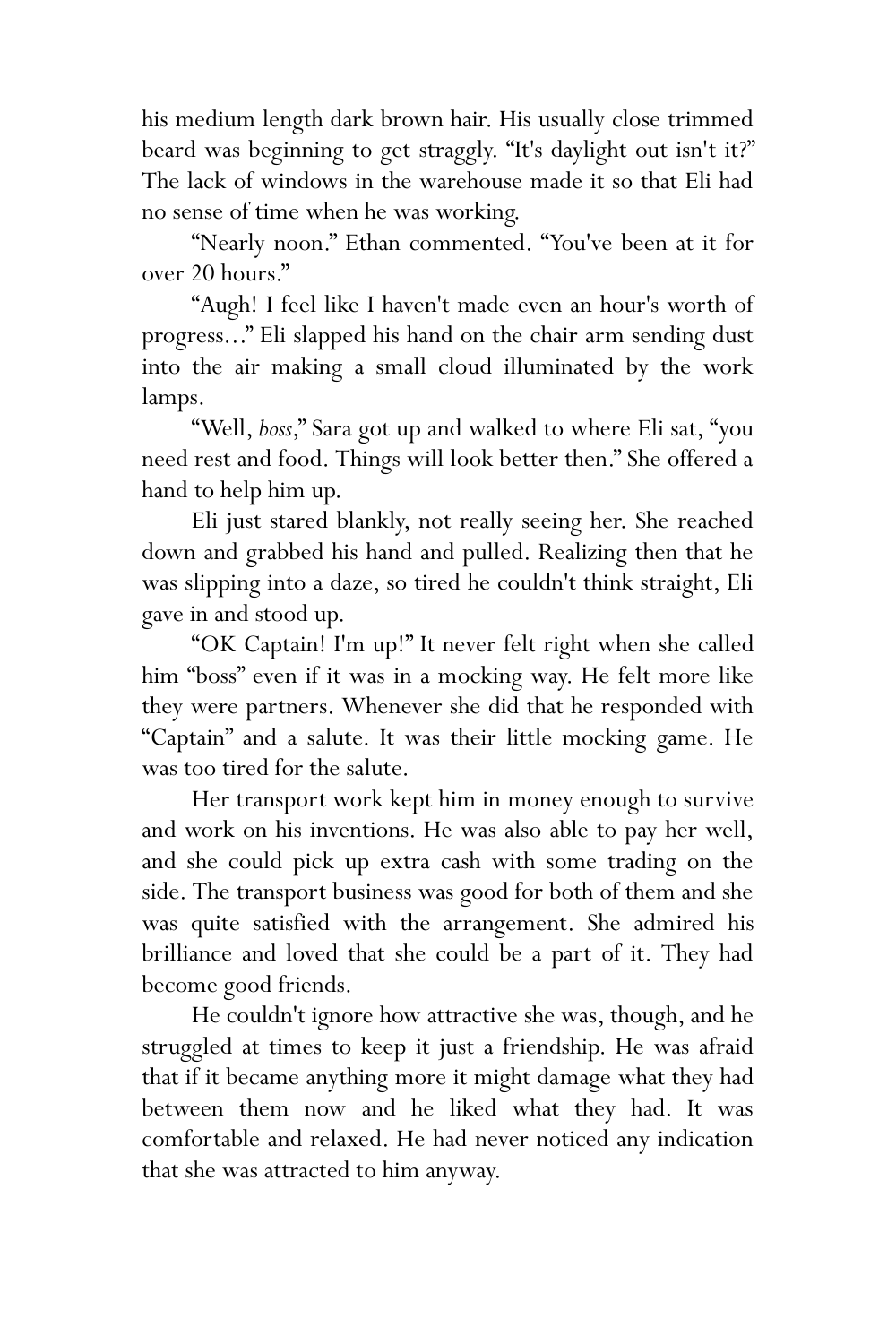Ethan's voice broke into his wandering thoughts. "I could use a nap myself. Then I'll come back and do some work while you take a break to clear your head."

Eli shook himself out of his daze. "Yes, good. I guess I'm more beat than I thought. Lead on Captain."

Sara gave him a whack on the shoulder and said, "Enough with the Captain crap. Save it for when we're on your ship, *Commander*." Using the title to raise him above her again and poke fun at him for the Captain remark. She pulled him by the arm toward the door she had come in through.

Sliding the iron door open, the bright noonday sun hit Eli in the face and made him wince and his eyes water. "Whoa, crap! I feel like I've been in a cave for days." Eli came to a stop until he could see again. Sara laughed and gave him a tug.

"Where we going, the Blue Sky?"

"Nah. I think I'd better stay out of there for a day or two." Sara quipped.

"So, you did some damage did you?" Eli knew how worked up she could be after a long transport flight. "It put you in a good mood, though, I think."

Sara just smiled and kept walking dragging Eli along. "We'll go over to Molly's Diner and then your place so you can get some rest. Then I have got to get back to the ship to unload some goodies that you'll like."

"Ah! I'm intrigued. If I weren't so tired I'd go help with the ship"

"No you don't! I've got it handled. I'll be back to your place around 8." Sara gave him a tug and picked up the pace.

 $\sim$ 

When they entered the diner the smell of fried food made Eli suddenly realize that he was starving. "Oh, man! I could eat a napkin right now."

"Want ketchup wi' dat?" Molly had overheard him and was always ready with a wisecrack. "'av a sate an' i'll git somethin' tastier than a napkin for yer." Molly's Irish accent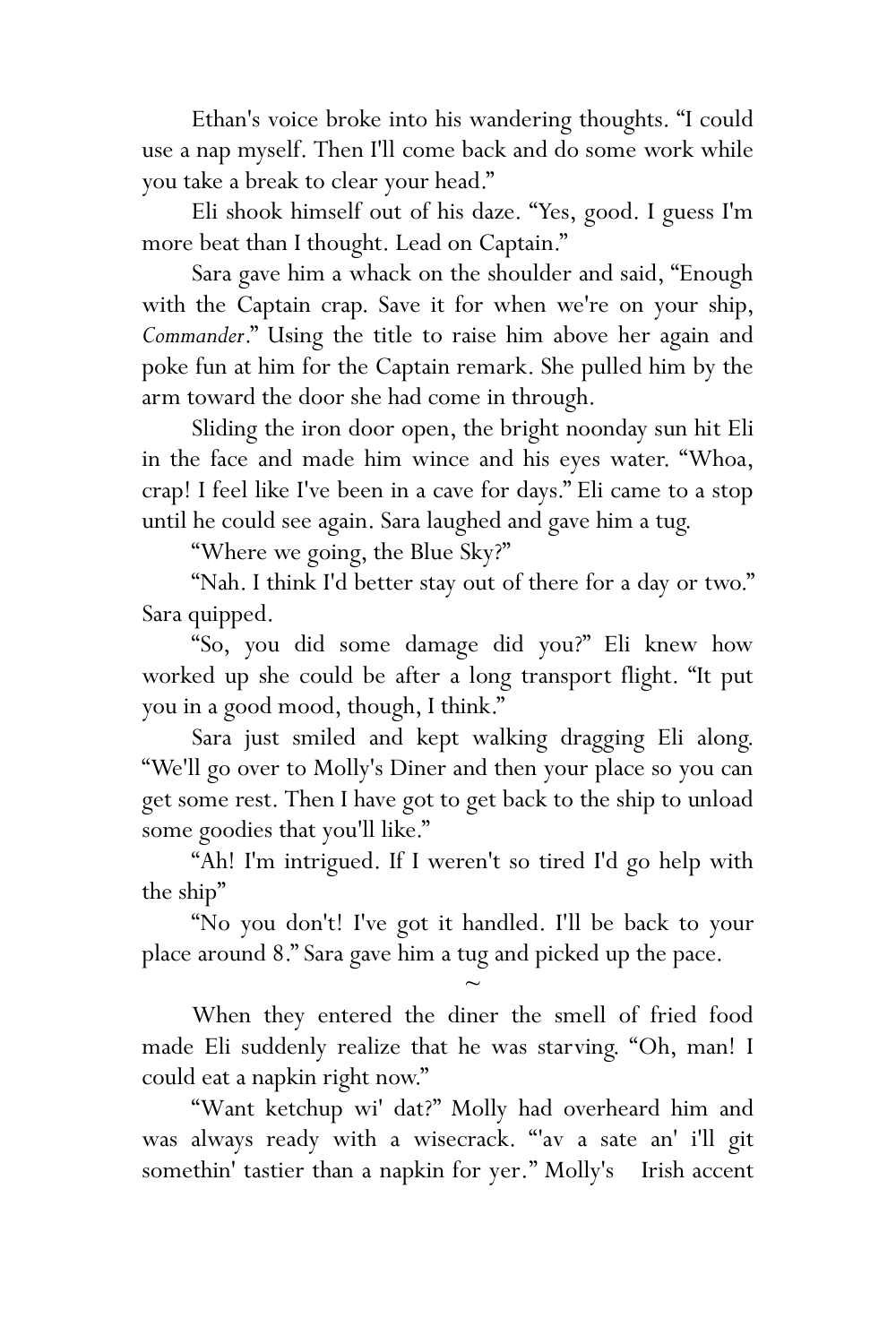sounded soothing in some inexplicable way. Her sentences usually ended in an up note typical of the accent.

Sara pushed him into a booth seat. "Thanks, Molly. Probably his usual so he doesn't have to think about it." Eli often ordered Molly's chili served with hot cornbread and it became "his usual". "And, I'll have one of those nearly eatable burgers you make." Molly knew she was joking about the "nearly eatable" part. Sara always ordered it with a big pile of fries. Her burger concoctions were not that bad considering that real meat was very expensive and hard to come by these days. "Oi swear lassy, oi don't nu 'oy yer keep so trim eatin' loike dat"

"I hardly eat at all when I'm out on transports. This makes up for it."

Molly took their order and turned back to the kitchen. Molly MacGowen came to Barrie from Ireland when the government forces seized her home after her husband was accused of harboring government resistance fugitives. She changed her name and slipped out of the country to Canada. There was more to Molly than either of them, or nearly anyone else, knew.

After they ate, fatigue seized Eli and he felt that he could easily drift off to sleep right there. Sara paid the bill and dragged him out before he slipped down onto the booth bench. Her place was closer, so she decided to take him there where he could sleep while she went back to the ship. Her apartment was small, nothing like Eli's house, but it was comfortable enough and he could rest there undisturbed.

Once in the apartment he flopped on her bed and was out in seconds. Sara removed his boots and covered him with a light blanket before heading out to the mooring tower where the ship was docked.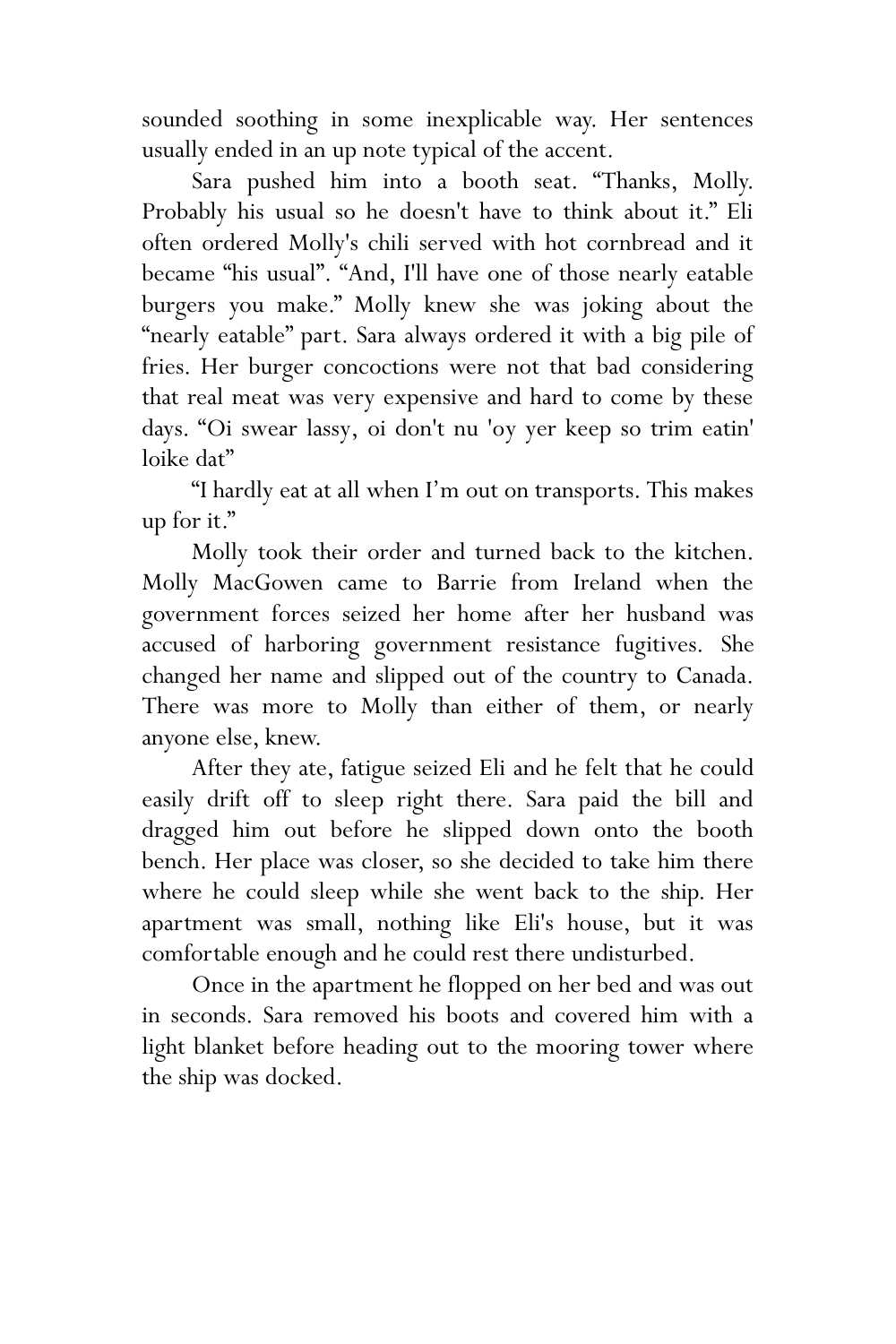# **Chapter 2**

*Ethan and Jill*

With Eli and Sara having just left the warehouse, Ethan secured the oxygen and acetylene tanks for the welder against the wall and walked over to the new project that Eli had been working on. He stared at it for a minute wondering what he could do that would help move things along. *Replacing the worn tools would certainly help*, he thought, picking up the wrench that Eli had thrown down. It was not uncommon for Ethan to know what was needed without being told and Eli knew that this trait made him invaluable as an assistant along with his fabrication and electronics skills. Sometimes they worked together like one mind.

He turned and walked out the east door, at the opposite end of the building from where Eli and Sara had left, locked it, and headed for his apartment. He had been up and working nearly as long as Eli and was beginning to feel the draining effects of the long hours. A short nap and something to eat would help him to think clearer. Then he could go and try to bargain for some better tools.

The mid-spring day was comfortably warm and the sun was bright despite the always present haze of a polluted sky. He enjoyed the 10 minute walk to his apartment on days like this, but it was brutal in the winter. Someday, he hoped, he would be able to afford a steam car . . . or something better, and move farther out of town.

His apartment was in an old school building at the edge of town. The warehouse was just over a kilometer farther out. The classrooms of the former school building were reconfigured into multi-room apartments with up to 3 bedrooms. Ethan had rented a 2 bedroom so that he would have an extra room for a library and a place to store things he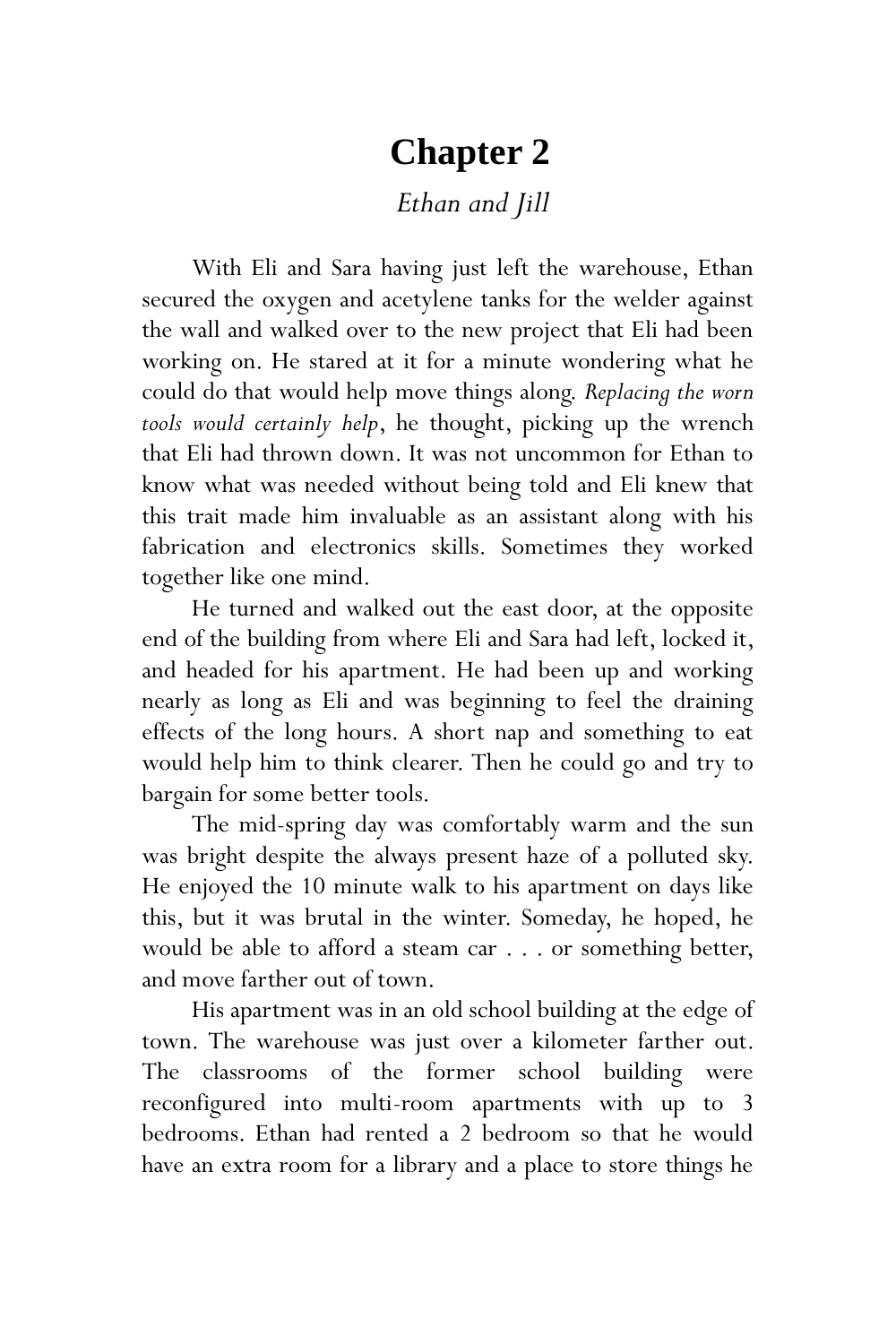collected. He was always picking up odd things to study or junked electronics to salvage for parts. The extra room was becoming quite full.

He approached the building, went in through the main doors, and up the stairs to his apartment on the second floor. Inserting his key in the lock, and discovering that it wasn't locked, he hesitated before opening the door. He was sure he had locked it, but he was in a hurry when he left last night. *Maybe* . . . The door flung open making him jump back. "Geez! What the hell!?" Sara's sister Jill had pulled the door open. "How . . . what . . . how did you get in here?"

Jill was laughing at the expression on his face. "You left the door unlocked. So, I thought I'd come in and straighten the place up a little for you. It's not like I've never been here before. But, don't think I'm going to come over and clean up for you all the time."

Jill liked Ethan and she really would come over and clean up for him all the time, well maybe some of the time, but she was not about to let him know that. Not being too sure if they were just friends, or something more, she didn't want to scare him off. He would occasionally invite her over for movie night since they both liked the same kinds of movies and Ethan enjoyed them more when watching with someone else. Ethan worked a lot and didn't have many friends having moved to Barrie from a small town in Maine only a few years ago. He had met Jill when she came to the warehouse with her sister one time and they immediately hit it off. Jill, however, quickly decided that she didn't like Eli. He had been working a long hard day and wasn't especially pleasant toward her and her sister. Sara understood, but Jill took offense.

"I thought you would be home later than this and it would be a surprise," Jill explained.

"Oh, it was a surprise alright!" Ethan's statement got Jill laughing all over again.

"Well do come in. It *is* your place. Hungry?" Jill was an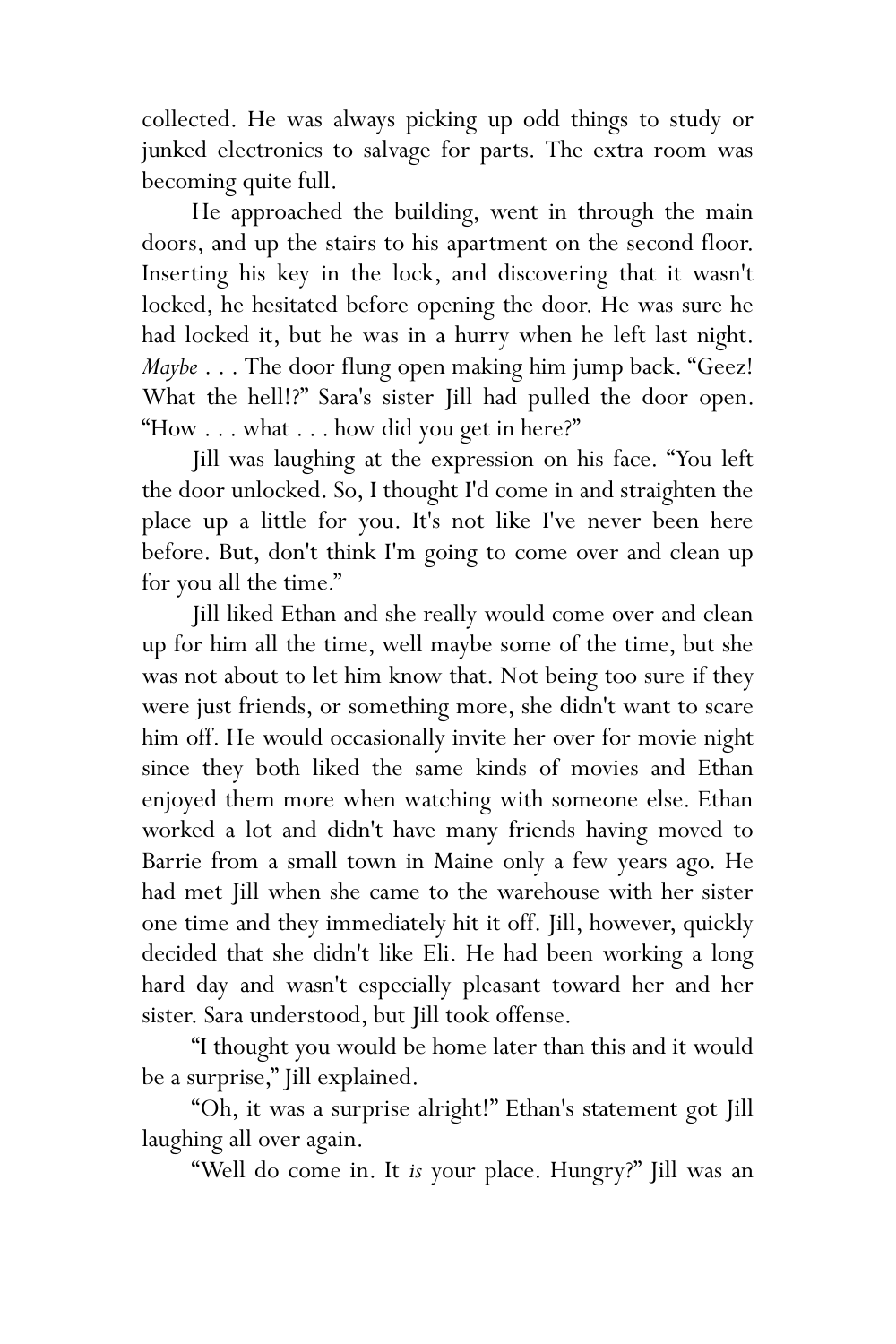exceptional cook and Ethan would be glad not to have to fix something for himself.

"Yes. Very. I came home to eat a little and get a nap before going back over to the workshop," Ethan explained.

"He works you too hard."

"Not at all. I like what I do and Eli's a good guy. You need to give him another chance."

"Yeah, maybe. Have a seat. I'm sure I can come up with something to feed you." Jill began rummaging through the refrigerator and cupboards. "You do have *real* food in this place, don't you?" Most of what she found would be considered junk food to her. Ethan didn't answer. He was already dozing off in a comfortable chair.

Jill decided to just make him a sandwich and leave it on the table for him. Then she would head out to enjoy the day for awhile before having to go to work serving at the Blue Sky around 5 o'clock. It wasn't a great job, but with her good looks she was always going home with a lot of tip money. She had her sister's dark hair and her own steel blue eyes that could stare right through you. She used it all to her advantage. She could charm men and women alike.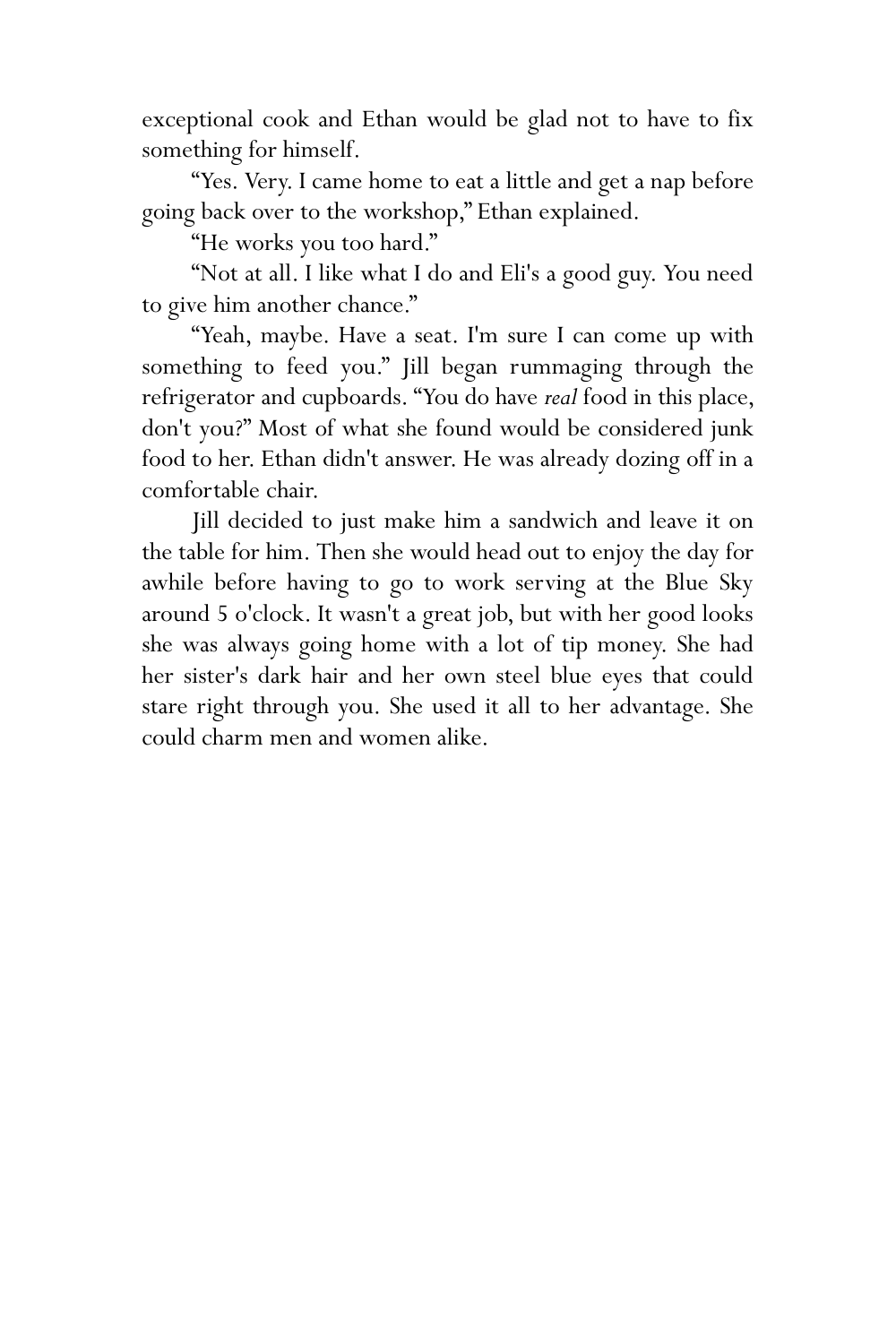# **Chapter 3** *The Watch*

After she supervised the unloading of the airship and having the crates containing the surprise for Eli delivered to the warehouse, Sara started back to her place where she had left Eli sleeping. The spring breeze felt good and, being the end of day at the end of a work week, many people were on the streets heading home or to a tavern.

When Sara entered her apartment she found Eli still deeply asleep, so she was careful to move about quietly. Within a few minutes, though, Eli woke up. "Oh, hi," Eli groggily propped himself up on one elbow on Sara's bed. "Wait. This is your place. What am I doing . . . ?"

Sara interrupted, amused at his confusion, "You were more out of it than I thought. I knew you were really tired, so, I brought you here rather than have to drag you all the way back to your place.You've been out for about 5 hours."

"Really? Must be the long hours and the stress have taken a toll on me."

"Let me get you some coffee." Sara headed to her small kitchen space to make coffee. Her apartment consisted of only two rooms; the bathroom and the room that served as kitchen, living room, and bedrooms for her and her sister. It was a large space with the areas divided only by placement of the furniture. The late afternoon sun provided a warm glow shining through the large west windows.

"You don't plan to go back to the workshop tonight do you? You will think better if you take a break and relax until morning." Sara was in the mood to just hang out and talk with Eli for a while and hoped he would stay around. They hadn't done that in months and she was feeling like they where becoming disconnected.

"You're probably right. A little recharge would help, I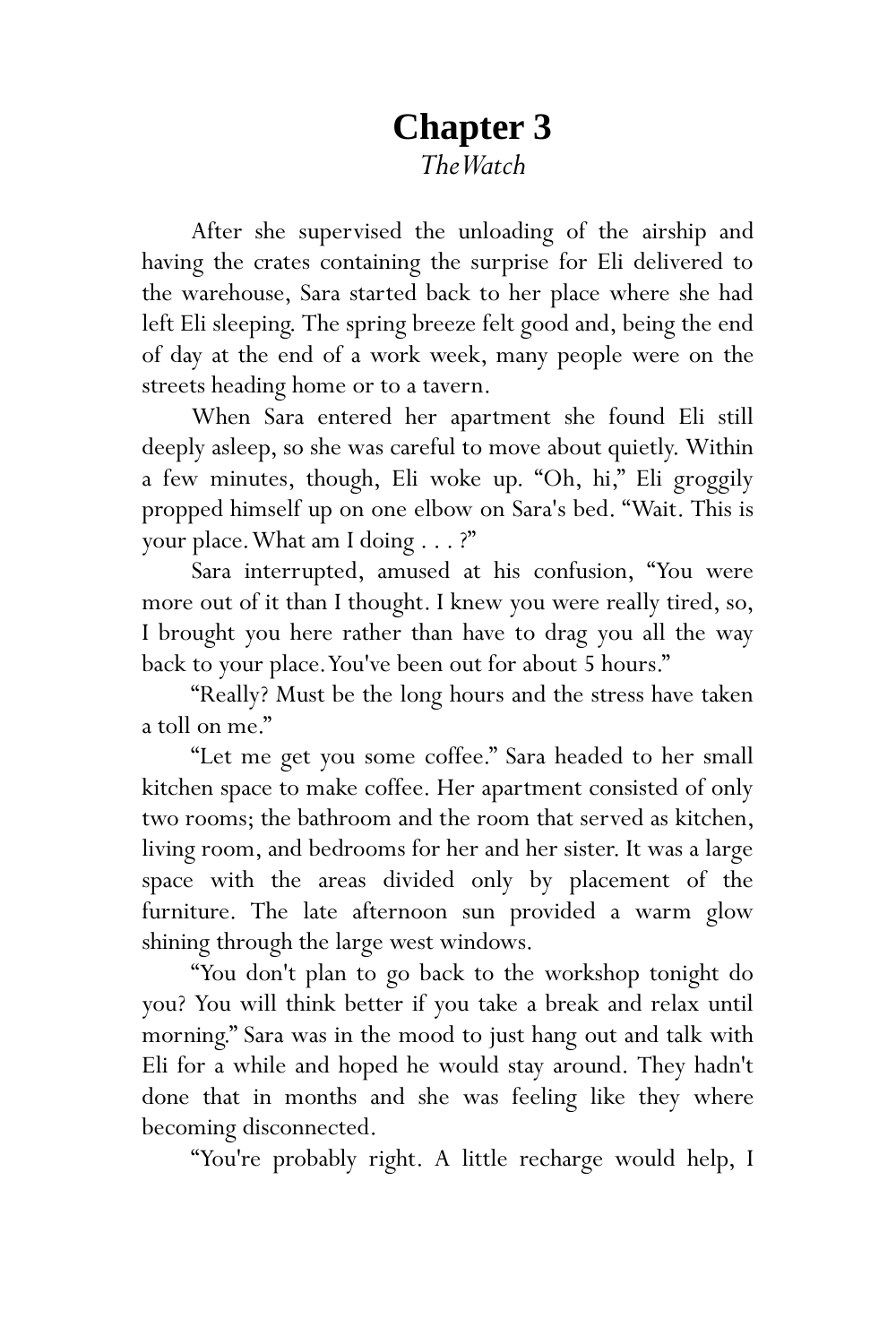guess." The fatigue from working 18 hour days for what must have been weeks, was beginning to catch up to him. A little time with Sara would be a nice break.

"What is it, about 7 o'clock?" Eli looked around in vain for a clock.

Sara glanced over at the sundial she had sitting on the window sill, "Yes, about seven."

Noticing where Sara looked, Eli was amused. "Wow, how low tech can you get!? You do realize that thing is rarely the same as civil time."

"Well, mister engineer, I don't have to wind it and never have to replace the battery. And, if it's cloudy I just don't care."

"I'll keep that in mind when I have to make up the schedule for your trips!" Eli replied with a smirk.

"Not to worry. I have this old pocket watch that my dad gave me." Sara pulled the gold chain that ran from a clip on the waistband of her jeans to the pocket and revealed a gold pocket watch.

Eli got up and walked over to Sara to inspect the watch. It felt heavy in his hand, solid. The detail of the raised design on the back could be clearly felt, as if it had little wear. Sara obviously took good care of it. "This is very nice. Your father gave it to you? You have never said much about your father."

Sara's expression went visibly sad. "I know. I try not to dwell on it much. He disappeared shortly after he gave me this."

"Disappeared? How?"

Sara hesitated and leaned back on the counter staring at the floor, thoughts and feelings surfacing from that time. "I was 15. We were living in Toronto where he taught and did research at the university. He said that he was going on an exploratory mission for the university. At least that was what he told me. I think my mother suspected otherwise, but never said. He gave me the watch and said to keep it for him until he got back. It felt to me like he was not coming back. And, he